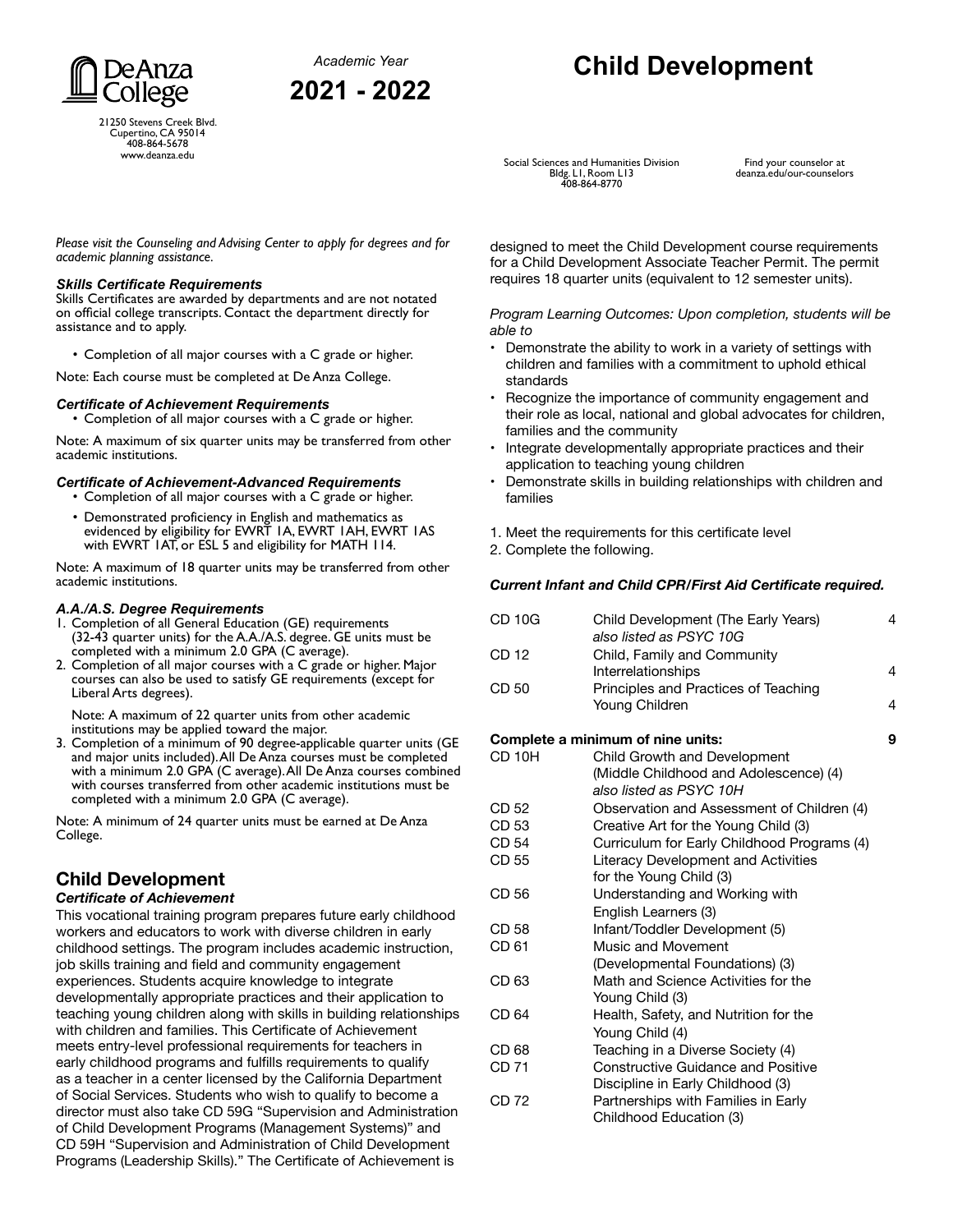| Practicum Requirement - complete one course: |                                           | 5   |
|----------------------------------------------|-------------------------------------------|-----|
| <b>CD 51A</b>                                | Basic Student Teaching Practicum (5)      |     |
| CD 57                                        | Self-Assessment for Teachers of           |     |
|                                              | Young Children Using Reflective Practice: |     |
|                                              | Field Experience (5)                      |     |
|                                              |                                           | .26 |

## **Child Development**

## *Certificate of Achievement-Advanced*

This vocational training program prepares future early childhood workers and educators to work with diverse children in early childhood settings. The program includes academic instruction, job skills training, field experiences and civic and community engagement skills. Students learn to integrate developmentally appropriate practices and apply them to curriculum design for teaching young children. They also learn how to build culturally responsive partnerships with children and families. The Certificate of Achievement-Advanced is designed to meet the Child Development course requirements for a Child Development Teacher Permit. The permit also requires 24 quarter units (equivalent of 16 semester units) of General Education courses.

*Program Learning Outcomes: Upon completion, students will be able to*

- Demonstrate the ability to work in a variety of settings with children and families with a commitment to uphold ethical standards
- Recognize the importance of community engagement and their role as local, national and global advocates for children, families and the community
- Integrate developmentally appropriate practices and apply them to curriculum design for teaching young children
- Demonstrate skills in building culturally responsive partnerships with children and families
- 1. Meet the requirements for this certificate level.
- 2. Complete the following.

## *Current Infant and Child CPR/First Aid Certificate required.*

| <b>CD 10G</b> | Child Development (The Early Years)                           | 4              |
|---------------|---------------------------------------------------------------|----------------|
|               | also listed as PSYC 10G                                       |                |
| CD 10H        | Child Growth and Development                                  | 4              |
|               | (Middle Childhood and Adolescence)<br>also listed as PSYC 10H |                |
| CD 12         | Child, Family and Community                                   |                |
|               | Interrelationships                                            | $\overline{4}$ |
| CD 50         | Principles and Practices of Teaching                          |                |
|               | Young Children                                                | $\overline{4}$ |
| CD 52         | Observation and Assessment of Children                        | $\overline{4}$ |
| CD 54         | Curriculum for Early Childhood Programs                       | $\overline{4}$ |
| CD 64         | Health, Safety, and Nutrition for the                         |                |
|               | Young Child                                                   | $\overline{4}$ |
| CD 68         | Teaching in a Diverse Society                                 | 4              |
|               | Complete a minimum of three units:                            | 3              |
| CD 53         | Creative Art for the Young Child (3)                          |                |
| CD 55         | Literacy Development and Activities                           |                |
|               | for the Young Child (3)                                       |                |
| CD 56         | Understanding and Working with                                |                |
|               | English Learners (3)                                          |                |
| CD 57         | Self-Assessment for Teachers of                               |                |
|               | Young Children Using Reflective Practice:                     |                |
|               | Field Experience (5)                                          |                |
| CD 58         | Infant/Toddler Development (5)                                |                |

Infant/Toddler Development (5)

| <b>CD 59G</b>     | Supervision and Administration of               |
|-------------------|-------------------------------------------------|
|                   | <b>Child Development Programs</b>               |
|                   | (Management Systems) (4)                        |
| CD 59H            | Supervision and Administration of               |
|                   | <b>Child Development Programs</b>               |
|                   | (Leadership Skills) (4)                         |
| CD 60             | Introduction to Children with Special Needs (3) |
| CD 61             | Music and Movement                              |
|                   | (Developmental Foundations) (3)                 |
| CD 63             | Math and Science Activities for the             |
|                   | Young Child (3)                                 |
| CD 67             | Supervision and Administration of Child         |
|                   | Development Programs (Adult Supervision) (3)    |
| CD 71             | <b>Constructive Guidance and Positive</b>       |
|                   | Discipline in Early Childhood (3)               |
| EDUC <sub>1</sub> | Introduction to Elementary Education in a       |
|                   | Diverse Society (3)                             |
|                   |                                                 |
|                   |                                                 |

## **Practicum Requirement: 5**

| <b>CD 51A</b> | Basic Student Teaching Practicum |  |
|---------------|----------------------------------|--|
|               |                                  |  |

## **Child Development**

## *A.A. Degree*

The A.A. degree vocational training program prepares future early childhood workers and educators to work with diverse children in early childhood settings. The program prepares students for entry-level careers or entrance into a bachelor's degree program in Child Development studies. The degree program focuses on integrating developmentally appropriate knowledge and practice, and developing professional competencies and job skills. Students learn how to build partnerships with local, national and international resource organizations in order to advocate effectively for the needs of children and families. The degree fulfills the Child Development course requirements to qualify for the Child Development Permit Site Supervisor on the California Child Development Matrix. Students who wish to qualify as a site supervisor must also take CD 59G "Supervision and Administration of Child Development Programs (Management Systems)", CD 59H "Supervision and Administration of Child Development Programs (Leadership Skills)" and CD 67 "Supervision and Administration of Child Development Programs (Adult Supervision)".

*Program Learning Outcomes: Upon completion, students will be able to*

- Demonstrate the ability to work in a variety of settings with children and families with a commitment to uphold ethical standards
- Build partnerships with local, national and international resource organizations in order to advocate effectively for the needs of children and families
- Integrate developmentally appropriate practices and their application to teaching young children
- Demonstrate skills in building relationships with children and families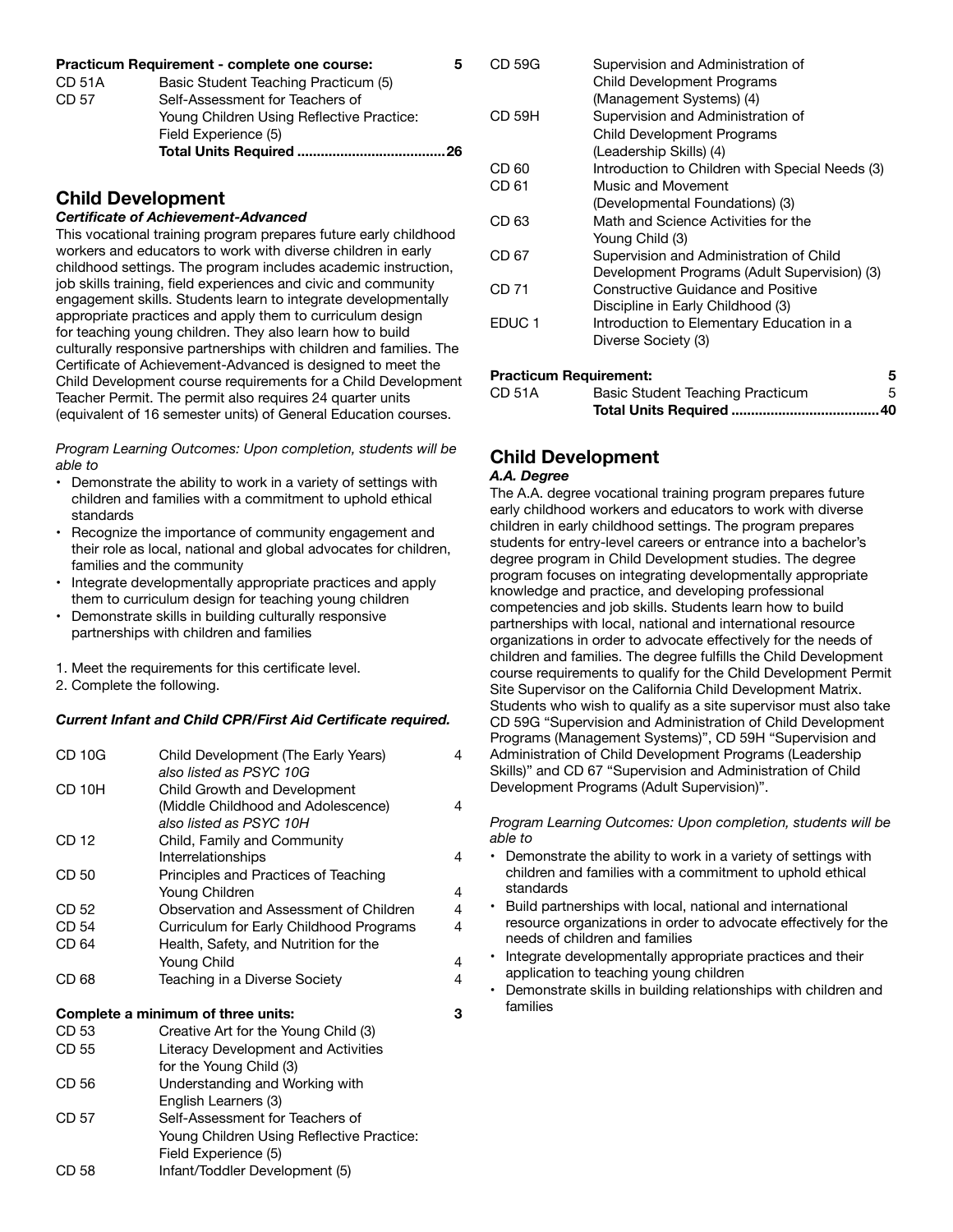- 1. Meet the A.A./A.S. degree requirements.
- 2. Complete the following.

#### *Current Infant and Child CPR/First Aid Certificate required.*

| <b>CD 10G</b>                                  | Child Development (The Early Years)<br>also listed as PSYC 10G          | 4              |
|------------------------------------------------|-------------------------------------------------------------------------|----------------|
| CD 10H                                         | Child Growth and Development                                            |                |
|                                                | (Middle Childhood and Adolescence)                                      | 4              |
| CD 12                                          | also listed as PSYC 10H<br>Child, Family and Community                  |                |
|                                                | Interrelationships                                                      | 4              |
| CD 50                                          | Principles and Practices of Teaching                                    |                |
|                                                | Young Children                                                          | $\overline{4}$ |
| CD 52                                          | Observation and Assessment of Children                                  | 4              |
| CD 54<br>CD 55                                 | Curriculum for Early Childhood Programs                                 | $\overline{4}$ |
|                                                | Literacy Development and Activities<br>for the Young Child              | 3              |
| CD 64                                          | Health, Safety, and Nutrition for the                                   |                |
|                                                | Young Child                                                             | 4              |
| CD 67                                          | Supervision and Administration of Child                                 |                |
|                                                | Development Programs (Adult Supervision)                                | 3              |
| CD 68                                          | Teaching in a Diverse Society                                           | 4              |
|                                                | Complete a minimum of three units:                                      | 3              |
| CD 53                                          | Creative Art for the Young Child (3)                                    |                |
| CD 56                                          | Understanding and Working with                                          |                |
|                                                | English Learners (3)                                                    |                |
| CD 58                                          | Infant/Toddler Development (5)                                          |                |
| <b>CD 59G</b>                                  | Supervision and Administration of                                       |                |
|                                                | Child Development Programs                                              |                |
|                                                | (Management Systems) (4)                                                |                |
| CD 59H                                         | Supervision and Administration of                                       |                |
|                                                | Child Development Programs<br>(Leadership Skills) (4)                   |                |
| CD 60                                          | Introduction to Children with Special Needs (3)                         |                |
| CD 61                                          | Music and Movement                                                      |                |
|                                                | (Developmental Foundations) (3)                                         |                |
| CD 63                                          | Math and Science Activities for the                                     |                |
|                                                | Young Child (3)                                                         |                |
| CD 71                                          | <b>Constructive Guidance and Positive</b>                               |                |
|                                                | Discipline in Early Childhood (3)                                       |                |
| CD 72                                          | Partnerships with Families in Early                                     |                |
|                                                | Childhood Education (3)                                                 |                |
| CD 73                                          | Early Childhood Mental Health (3)                                       |                |
| CD 74                                          | Early Childhood Mental Health Seminar                                   |                |
|                                                | and Fieldwork (3)                                                       |                |
| CD 75                                          | Social Emotional Development in                                         |                |
| EDUC <sub>1</sub>                              | Early Childhood (3)<br>Introduction to Elementary Education in a        |                |
|                                                | Diverse Society (3)                                                     |                |
|                                                |                                                                         |                |
| <b>Practicum Requirement:</b><br><b>CD 51A</b> |                                                                         | 10             |
| or CD 57                                       | Basic Student Teaching Practicum (5)<br>Self-Assessment for Teachers of |                |
|                                                | Young Children Using Reflective Practice:                               |                |
|                                                | Field Experience (5)                                                    |                |

CD 51B Advanced Student Teaching Practicum (5) *Major Child Development 51 GE General Education (32-43 units) Elective courses required when major units plus GE units total is less than 90* **Total Units Required ......................................90** 

## **Early Childhood Mental Health**

## *Certificate of Achievement*

De Anza College's Child Development and Education Department developed the Early Childhood Mental Health Certificate of Achievement to train mental health professionals at the entry and advanced level, ECE educators at the beginning and advanced level, and professionals working in early education, mental health and community services settings or programs. Certificate requirements include student participation in field experiences with community-based, early childhood mental health programs. Students develop skills to work with both children and their families. The Certificate of Achievement is designed to meet Child Development course requirements for a Child Development Master Teacher level as specialization units. The Child Development Master Teacher permit requires 36 quarter units (equivalent to 24 semester units) ECE/CD including core courses. The permit also requires 24 quarter units (equivalent to 16 semester units) of General Education courses plus 3 quarter units (equivalent to 2 semester units) of adult supervision.

*Program Learning Outcomes: Upon completion, students will be able to*

- Demonstrate the ability to work in a variety of settings with children and families with a commitment to uphold ethical standards
- Recognize the importance of community engagement and their role as local, national and global advocates for children, families and the community
- Integrate early childhood mental health practices to support the development of social and emotional skills in young children
- Demonstrate skills in building relationships with children and families
- 1. Meet the requirements for this certificate level.
- 2. Complete the following.

| CD 10G | Child Development (The Early Years)<br>also listed as PSYC 10G |    |
|--------|----------------------------------------------------------------|----|
| CD 58  | Infant/Toddler Development                                     | 5  |
| CD 72  | Partnerships with Families in Early                            |    |
|        | <b>Childhood Education</b>                                     | 3  |
| CD 73  | Early Childhood Mental Health                                  | 3  |
| CD 74  | Early Childhood Mental Health Seminar                          |    |
|        | and Fieldwork                                                  | 3  |
| CD 75  | Social Emotional Development in                                |    |
|        | Early Childhood                                                | 3  |
|        | Total Units Required                                           | 21 |

## **Early Intervention/Special Education Assistant**

#### *Certificate of Achievement-Advanced*

This vocational training program prepares future early childhood workers and educators to work with children with disabilities and special needs in public and private early intervention, special education and educational settings that serve typical and atypical developing young children and their families. Students are taught practical skills in early intervention and early childhood special education from a culturally responsive perspective. Students learn to integrate early intervention/ special education practices and apply them to teaching young children with special needs. Certificate requirements include student participation in field experiences with community-based, inclusive educational programs. The Certificate of Achievement